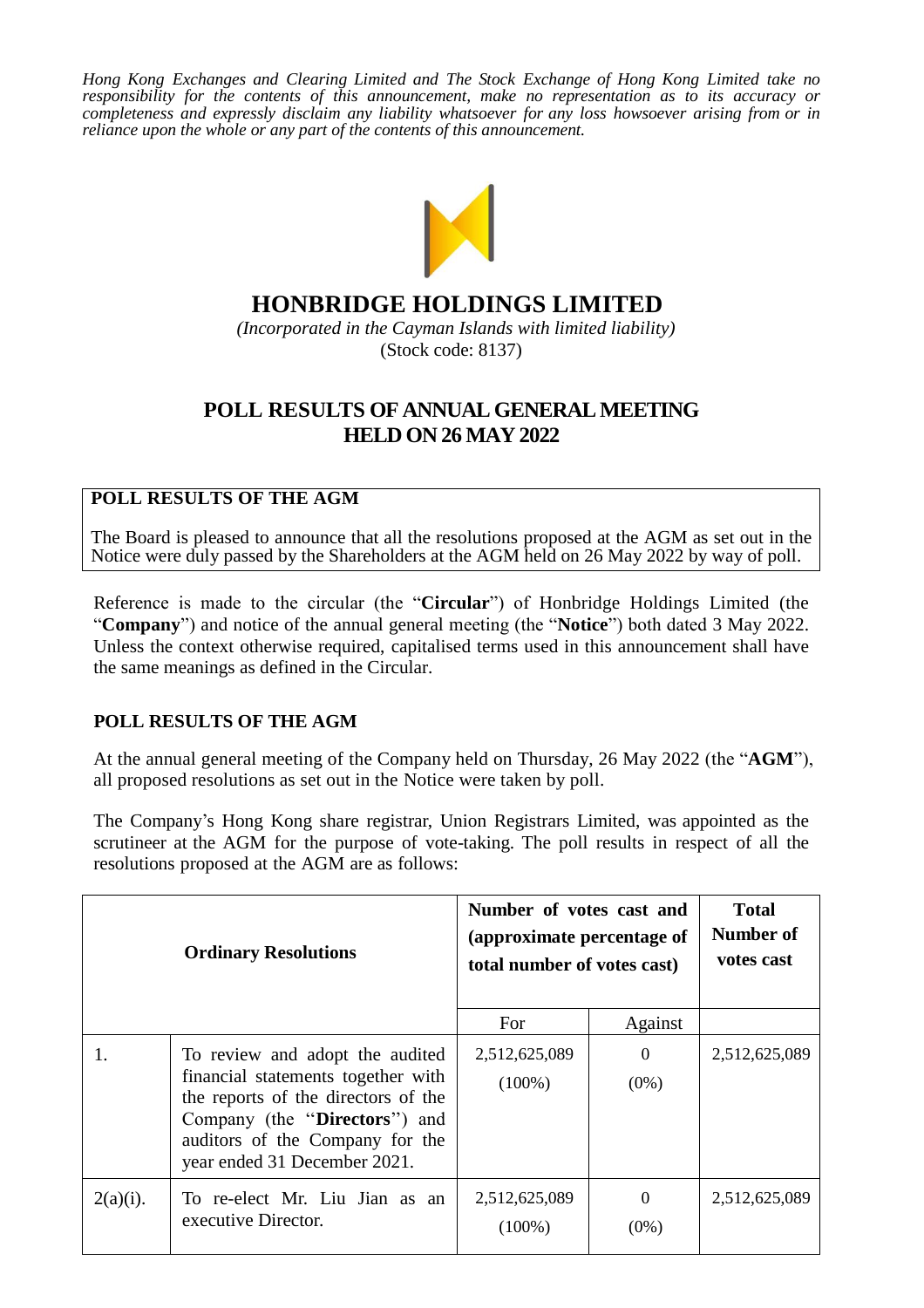| $2(a)(ii)$ .  | To re-elect Mr. Yan Weimin as a<br>non-executive Director.                                                                                                                                                                                       | 2,511,941,189<br>(99.9728%) | 683,900<br>(0.0272%)      | 2,512,625,089 |
|---------------|--------------------------------------------------------------------------------------------------------------------------------------------------------------------------------------------------------------------------------------------------|-----------------------------|---------------------------|---------------|
| $2(a)(iii)$ . | To re-elect Mr. Chan Chun Wai,<br>an independent<br>Tony as<br>non-<br>executive Director.                                                                                                                                                       | 2,511,941,189<br>(99.9728%) | 683,900<br>(0.0272%)      | 2,512,625,089 |
| $2(b)$ .      | To authorise the board of Directors<br>to fix the Directors' remuneration.                                                                                                                                                                       | 2,512,625,089<br>$(100\%)$  | $\overline{0}$<br>$(0\%)$ | 2,512,625,089 |
| 3.            | To re-appoint BDO Limited as the<br>auditors of the Company and to<br>authorise the board of Directors to<br>fix their remuneration.                                                                                                             | 2,512,625,089<br>$(100\%)$  | $\mathbf{0}$<br>$(0\%)$   | 2,512,625,089 |
| $4(A)$ .      | To<br>issue<br>mandate<br>grant<br>an<br>authorising the Directors to allot<br>and issue<br>shares<br>of<br>the<br>new<br>Company.                                                                                                               | 2,511,941,189<br>(99.9728%) | 683,900<br>(0.0272%)      | 2,512,625,089 |
| $4(B)$ .      | To grant a general mandate to the<br>Directors to repurchase Shares not<br>exceeding 10% of the total number<br>of issued Shares.                                                                                                                | 2,512,625,089<br>$(100\%)$  | $\mathbf{0}$<br>$(0\%)$   | 2,512,625,089 |
| $4(C)$ .      | extend the<br>To<br>issue<br>mandate<br>granted to the Directors to issue<br>shares by the number of shares<br>repurchased.                                                                                                                      | 2,511,941,189<br>(99.9728%) | 683,900<br>(0.0272%)      | 2,512,625,089 |
| 5.            | To approve and adopt the new<br>scheme<br>share option<br>and<br>to<br>authorise the Directors to grant<br>options and to allot, issue and deal<br>in the shares of the Company<br>pursuant to the exercise of any<br>option granted thereunder. | 2,511,941,189<br>(99.9728%) | 683,900<br>(0.0272%)      | 2,512,625,089 |

As more than 50% of the votes were cast in favour of each of the resolutions, all the above resolutions were duly passed as ordinary resolutions of the Company.

Notes:

- 1. Please refer to the Notice for full text of the resolutions.
- 2. As at the date of the AGM, the total number of issued ordinary shares of the Company was 9,854,533,606 shares, the holders of which were entitled to attend and vote for or against the resolutions.
- 3. The number of shares entitling the shareholders to attend and abstain from voting in favour as set out in Rule 17.47A of the Rules Governing the Listing of Securities on GEM of The Stock Exchange of Hong Kong Limited (the "**GEM Listing Rules**"): Nil.
- 4. The number of shares of shareholders that are required under the GEM Listing Rules to